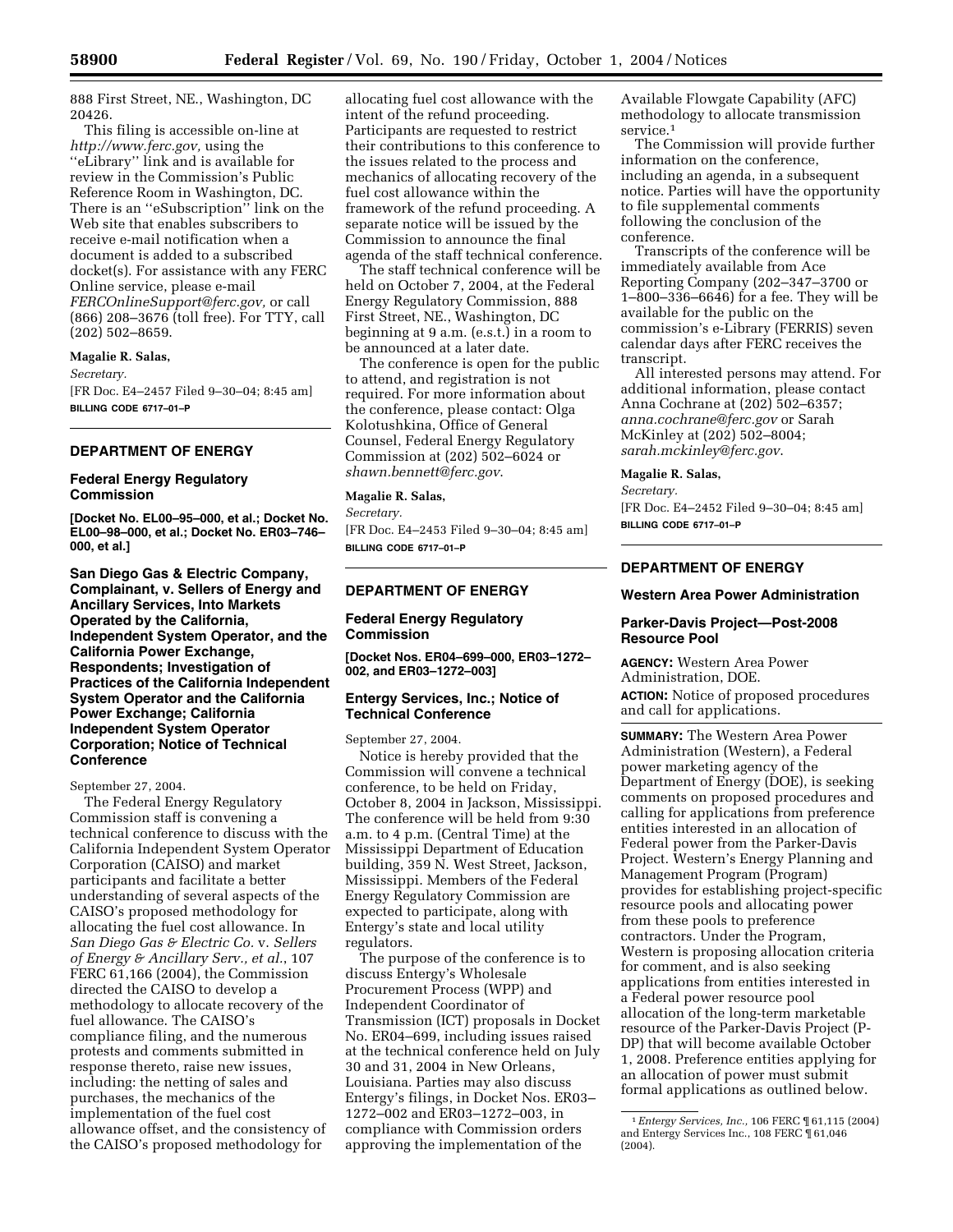**DATES:** Entities interested in commenting on proposed procedures must submit written comments to Western's Desert Southwest Regional Office at the address below. Entities applying for an allocation of Western power must submit an application to the address below. Western will accept written comments and/or applications received on or before December 30, 2004. Western reserves the right to not consider any comments and/or applications received after this date. Western will hold public information forums and public comment forums on the proposed procedures and applications.

The public information forum dates are:

1. October 25, 2004, 1 p.m., Las Vegas, NV.

2. October 26, 2004, 1 p.m., Phoenix, AZ.

3. October 27, 2004, 1 p.m., Ontario, CA.

Following the public information forums, Western will hold three public comment forums. The dates for these forums are as follows:

1. November 30, 2004, 1 p.m., Las Vegas, NV.

2. December 1, 2004, 1 p.m., Phoenix, AZ.

3. December 2, 2004, 1 p.m., Ontario, CA.

**ADDRESSES:** Submit applications for an allocation of Western power and written comments regarding these proposed procedures to Mr. J. Tyler Carlson, Regional Manager, Desert Southwest Region, Western Area Power Administration, P.O. Box 6457, Phoenix, AZ 85005–6457. You may also fax applications or comments to Western at (602) 352–2490 or e-mail them to *post2008pdp@wapa.gov.* Application forms are available upon request or may be accessed at *http:// www.wapa.gov/dsw/pwrmkt/FRN.* Applicants are encouraged to use the application form provided at the above Web site.

The public information and comment forum locations are:

1. Las Vegas—Las Vegas Tropicana, 3801 Las Vegas Boulevard South, Las Vegas, NV.

2. Phoenix—Western Area Power Administration, Desert Southwest Regional Office, 615 South 43rd Ave, Phoenix, AZ.

3. Ontario—Hilton Ontario Airport, 700 N. Haven Avenue, Ontario, CA.

**FOR FURTHER INFORMATION CONTACT:** Roy Tinsley, Project Manager, Desert Southwest Region, Western Area Power Administration, 615 South 43rd Ave, Phoenix, AZ 85005, telephone (602)

352–2788, e-mail

*post2008pdp@wapa.gov.* The current Parker-Davis Project (P– DP) marketing plan and related information are available online at *http:/ /www.wapa.gov/dsw/pwrmkt.* Western will also post all public comments from this process on this Web site after the close of the comment period.

**SUPPLEMENTARY INFORMATION:** On October 20, 1995, Western published the Final Program Rule for the Program, which became effective on November 20, 1995 (60 FR 54151, October 20, 1995). Subpart C–Power Marketing Initiative of the Program, Final Rule, 10 CFR part 905, provides for projectspecific resource pools and allocations of power from these pools to eligible preference contractors. Western published its decision to apply the Program Power Marketing Initiative (PMI) to the P–DP on May 5, 2003 (68 FR 23709). This decision created a resource pool of approximately 17 megawatts (MW) of summer season capacity and 13 MW of winter season capacity based on estimates of current P–DP hydroelectric resource availability, for allocation to eligible preference contractors for 20 years beginning October 1, 2008. Traditionally, Western has marketed allocations of firm power to eligible preference contractors to encourage the most widespread use, following Federal Reclamation Law. Western will make allocations to preference contractors under the current P–DP Marketing Plan (49 FR 50582, 52 FR 7014, 52 FR 28333) and the Program. Western intends to carry forward the key principles and criteria of the Marketing Plan and the Program, except as modified in this notice.

### **Proposed Post—2008 Resource Pool Allocation Procedures**

These proposed procedures for the P– DP resource pool address (1) eligibility criteria; (2) how Western plans to allocate the resource pool to eligible applicants; and (3) the terms and conditions under which Western will sell the allocated power.

### **I. Amount of Pool Resources**

As of October 1, 2008, Western proposes to allocate, as long-term firm power to eligible preference contractors, approximately 17 MW of summer season capacity and 13 MW of winter season capacity, based on estimates of current P–DP hydroelectric resource availability. Firm power means capacity and associated energy allocated by Western and subject to the terms and conditions specified in the Western P– DP electric service contract. The

associated energy will equal 3,441 kilowatt hours per kilowatt (kWh/kW) in summer and 1,703 kWh/kW in winter, based on current marketing plan criteria. This new resource pool includes 0.869 MW of summer withdrawable capacity and 0.619 MW of winter withdrawable capacity. Withdrawable power is power reserved for United States priority use, but not presently needed. Priority use power is capacity and energy required for the development and operation of Bureau of Reclamation (Reclamation) projects as required by legislation and irrigation pumping on certain Indian lands. When priority-use power is requested, Western will substantiate that the power to be withdrawn will be used for the purposes specified in the Conformed Criteria (49 FR 50586) and then, upon a 2-year written advance notice, Western may withdraw the necessary amount of power on a *pro-rata* basis (52 FR 28336).

## **II. General Eligibility Criteria**

Western proposes to apply the following general eligibility criteria to applicants seeking a firm power allocation under the proposed Post-2008 Resource Pool Allocation Procedures:

A. Qualified applicants must be preference entities as defined by section 9(c) of the Reclamation Project Act of 1939, 43 U.S.C. 485h(c), as amended and supplemented.

B. First consideration will be given to qualified applicants in the P–DP marketing area who do not have a contract with Western for Federal power resources or are not a member of a parent entity that has a contract with Western for Federal power resources.

C. Qualified applicants, except Native American tribes, must be ready, willing, and able to receive and distribute or use power from Western. Ready, willing, and able means that the potential customer has the facilities needed for the receipt of power or has made the necessary arrangements for transmission and/or distribution service; and the potential customer's power supply contracts with third parties permit the delivery of Western's power (60 FR 54173). End users must have the necessary arrangements for transmission and/or distribution service in place by April 1, 2008.

D. Qualified applicants that desire to purchase power from Western for resale to consumers, including cooperatives, municipalities, public utility districts, and public power districts must have utility status by October 1, 2005; and must have the necessary arrangements for transmission and/or distribution service in place by April 1, 2008. Native American tribes are not subject to this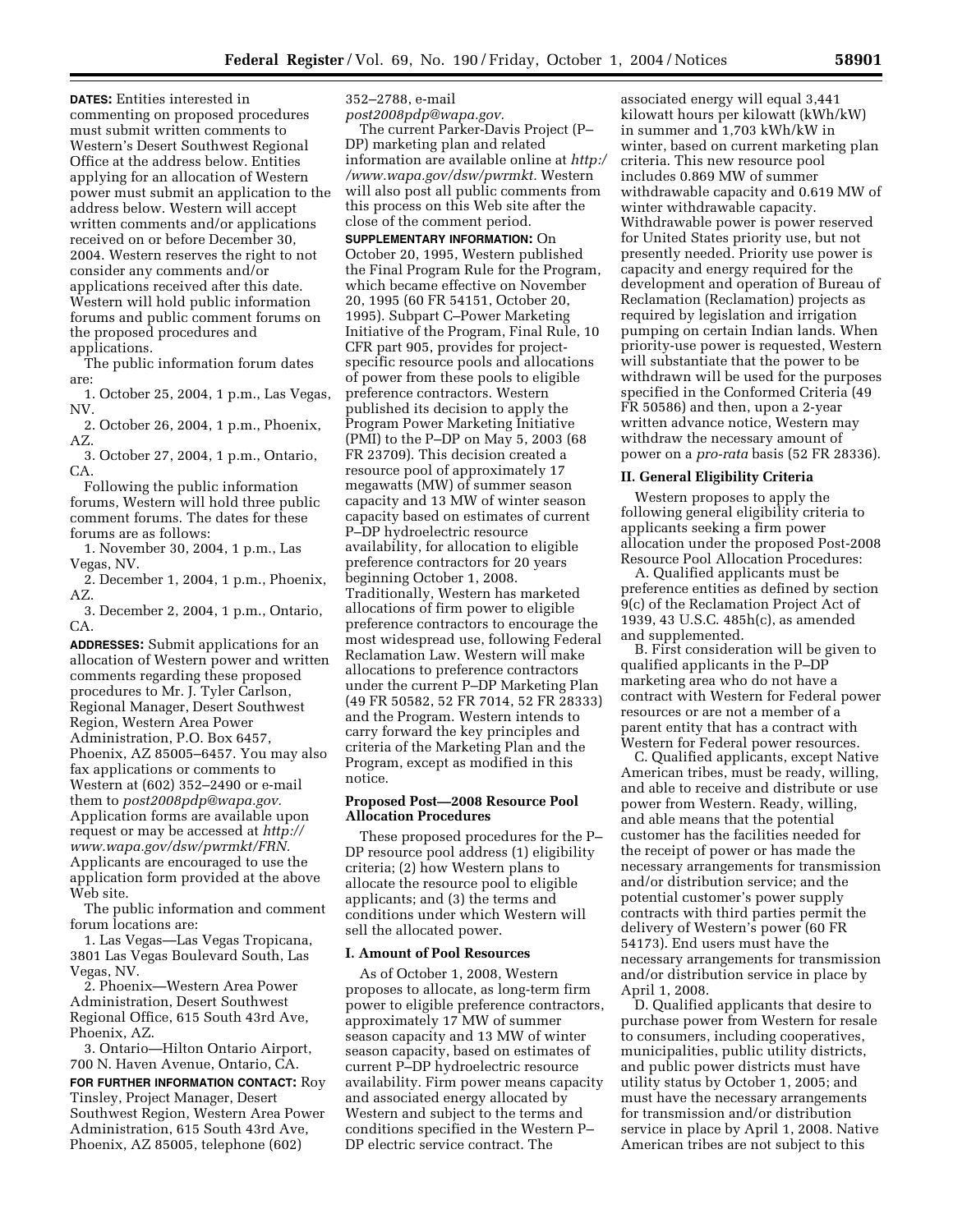requirement. Utility status means the applicant has responsibility to meet load growth, has a distribution system, and is ready, willing, and able to purchase Federal power from Western on a wholesale basis for resale to retail customers.

E. Qualified Native American applicants must be a Native American tribe as defined in the Indian Self Determination Act of 1975, 25 U.S.C. 450b, as amended.

# **III. General Allocation Criteria**

Western proposes to apply the following general allocation criteria to applicants seeking an allocation of firm power under the proposed Post-2008 Resource Pool Allocation Procedures.

A. Allocations of firm power will be made in amounts as determined solely by Western in exercise of its discretion under Federal Reclamation Law.

B. An allottee may begin service to purchase firm power only upon the execution of an electric service contract between Western and the allottee, and satisfaction of all conditions in that contract.

C. Firm power will be allocated under these procedures to qualified applicants following preference provisions of section 9(c) of the Reclamation Project Act of 1939, in the following order of priority:

1. Preference entities in the P–DP marketing area that do not have a contract with Western for Federal power resources or are not a member of a parent entity that has a contract with Western for Federal power resources.

2. Preference entities in the P–DP marketing area that have a contract with Western for Federal power resources or are a member of a parent entity that has a contract with Western for Federal power resources.

3. Preference entities in adjacent Federal marketing areas that do not have a contract with Western for Federal power resources or are not a member of a parent entity that has a contract with Western for Federal power resources.

D. The P–DP marketing area includes:

• All of the drainage area considered tributary to the Colorado River below a point 1 mile downstream from the mouth of the Paria River (Lee's Ferry).

• The State of Arizona, excluding that portion lying in the Upper Colorado River Basin, except for that portion of the Upper Colorado River Basin in which the Navajo Generating Station is located. The Navajo Generating Station is included in the power marketing area as a resource only.

• That portion of the State of New Mexico lying in the Lower Colorado River Basin and the independent

Quemada Basin lying north of the San Francisco River drainage area.

• Those portions of the State of California lying in the Lower Colorado River Basin and in drainage basins of all streams draining into the Pacific Ocean south of Calleguas Creek.

• Those parts of the States of California and Nevada in the Lahontan Basin including and lying south of the drainages of Mono Lake, Adobe Meadows, Owens Lake, Amargosa River, Dry Lakes, and all closed independent basins or other areas in southern Arizona not tributary to the Colorado River.

For a map of the P–DP marketing area, visit Western's Web site at *http:// www.wapa.gov/dsw/pwrmkt.*

E. Western will base allocations made to qualified applicants on the actual loads experienced in calendar year 2003 and will apply current marketing plan criteria and Program criteria to these loads, except as stated in this notice.

F. Western will base allocations made to Native American tribes on the actual load experienced in calendar year 2003. Western has the right to use estimated load values should actual load data not be available. Western will review and adjust, where necessary, inaccurate estimates received during the allocation process.

G. New contractors must execute electric service contracts within 6 months of receiving a contract offer from Western, unless Western agrees otherwise in writing.

H. The resource pool will be dissolved subsequent to the closing date for executing firm power contracts. Firm power not under contract by the closing date will be used as determined by Western.

I. The minimum allocation shall be 1,000 kW.

J. If unanticipated obstacles to the delivery of hydropower benefits to Native American tribes arise, Western retains the right to provide the economic benefits of its resources directly to the tribes.

#### **IV. General Contract Principles**

Western proposes to apply the following general contract principles to all applicants receiving an allocation of firm power under the proposed Post-2008 Resource Pool Allocation Procedures.

A. Western reserves the right to reduce the withdrawable portion of a contractor's contract rate of delivery, upon 2 years' notice of a request by Reclamation for additional energy needed to serve project pumping requirements.

B. Western, at its discretion and sole determination, reserves the right to adjust the contract rate of delivery on 5 years' written notice in response to changes in hydrology and river operations. Such adjustments will only take place after Western conducts a public process.

C. Each contractor is ultimately responsible for arranging third-party delivery. Western may assist new contractors in obtaining third-party transmission arrangements for delivery of firm power allocated under these contracts.

D. No contractor shall sell for profit any of the capacity and energy allocated to it to any customer of the contractor for resale by that customer (49 FR 50585).

E. Contracts entered into under the Post-2008 Resource Pool Allocation Procedures will provide for Western to furnish firm electric service effective from October 1, 2008, through September 30, 2028.

F. Contractors will be required to pay in advance for their firm electric service.

G. To the extent existing contractors' allocations are reduced to create the resource pool, new contractors will be required to reimburse existing contractors for undepreciated replacement advances.

H. Contracts entered into as a result of the proposed procedures will incorporate Western's standard provisions for power sales contracts, integrated resource planning, and the general power contract provisions.

#### **V. Applications for Firm Power**

This notice formally requests applications from qualified entities wishing to purchase power from the Desert Southwest Region. Western is requesting Applicant Profile Data (APD) to provide a uniform basis for evaluating applications. To be considered, qualified entities must submit an application to the Desert Southwest Region as requested below. To ensure full consideration for all applicants, Western will not consider applications submitted before publication of this notice or after the deadline specified in the **DATES** section. Application forms are available upon request or may be accessed at *http://www.wapa.gov/dsw/ pwrmkt/FRN.* Western encourages applicants to use the application form provided at the above Web site.

#### *A. Applicant Profile Data Application*

The content and format of the APD are outlined below. Applicants should submit requested information in the sequence listed. Applicants must provide all requested information, or the